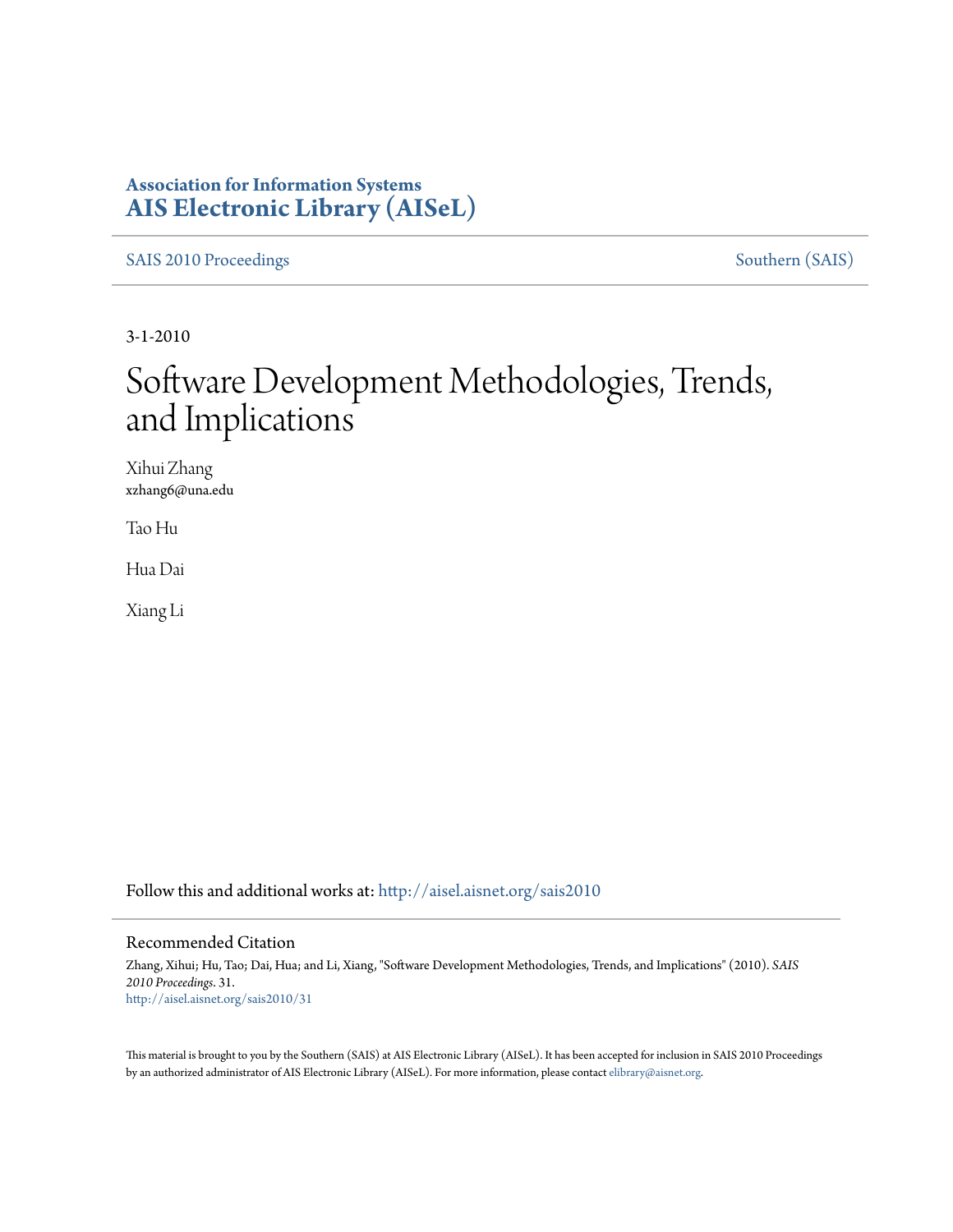## **SOFTWARE DEVELOPMENT METHODOLOGIES, TRENDS, AND IMPLICATIONS**

**Xihui Zhang** University of North Alabama xzhang6@una.edu

**Hua Dai** 

University of Wisconsin-La Crosse dai.hua@uwlax.edu

**Tao Hu** King College thu@king.edu

**Xiang Li**  East China Normal University xli@geo.ecnu.edu.cn

#### **ABSTRACT**

The practice of software development has evolved steadily over the decades. Numerous methods and models have been proposed to enhance its efficiency and effectiveness. This paper reviews these methods and models, identifies the latest trends in the industry, and discusses their implications.

#### **Keywords**

Software development methods and models, software testing, life cycle models, agile methods.

#### **INTRODUCTION**

As software is becoming critical to almost every organization, software development, the set of activities that produce software, has become an important topic to software development educators, students, practitioners, and researchers. The practice of software development has steadily evolved from its beginning half a century ago. Numerous methods and models (e.g., life cycle models and agile methods), have been proposed to enhance software development efficiency and effectiveness. Currently, life cycle models are the predominant models used in software development, especially in large software development organizations; however, agile methods are on the rise, gaining ground on the life cycle models. This paper reviews these software development methodologies (i.e., methods and models), identifies the latest trends in the industry, and discusses their implications. The review of methodologies, the identification of these trends, and the discussion of their implications will be useful to software development educators, students, practitioners, and researchers.

#### **SOFTWARE DEVELOPMENT METHODS AND MODELS**

This section provides a review of software development methods and models, including the analysis-coding model, life cycle models, and agile methods. For each method or model, its strengths and weaknesses are identified. Note that these methods and models are "not mutually exclusive" (Sommerville, 2007, p. 65); indeed, they are often used together, especially for the development of large, complex, integrated, and real-time systems.

#### **Analysis-Coding Model**

In the 1950's, the software development process had only two steps: an analysis step followed by a coding step, as shown in Figure 1 (Royce, 1970). There was very little emphasis on testing. As such, there were no professional testers, and testing was often carried out *implicitly* by developers or end users to ensure that the program could run and also meet the expectations. This analysis-coding model was useful for small programs, but it became practically ineffective and inefficient for larger programs (Royce, 1970).



**Figure 1. The Analysis-Coding Model (adapted from Royce, 1970)**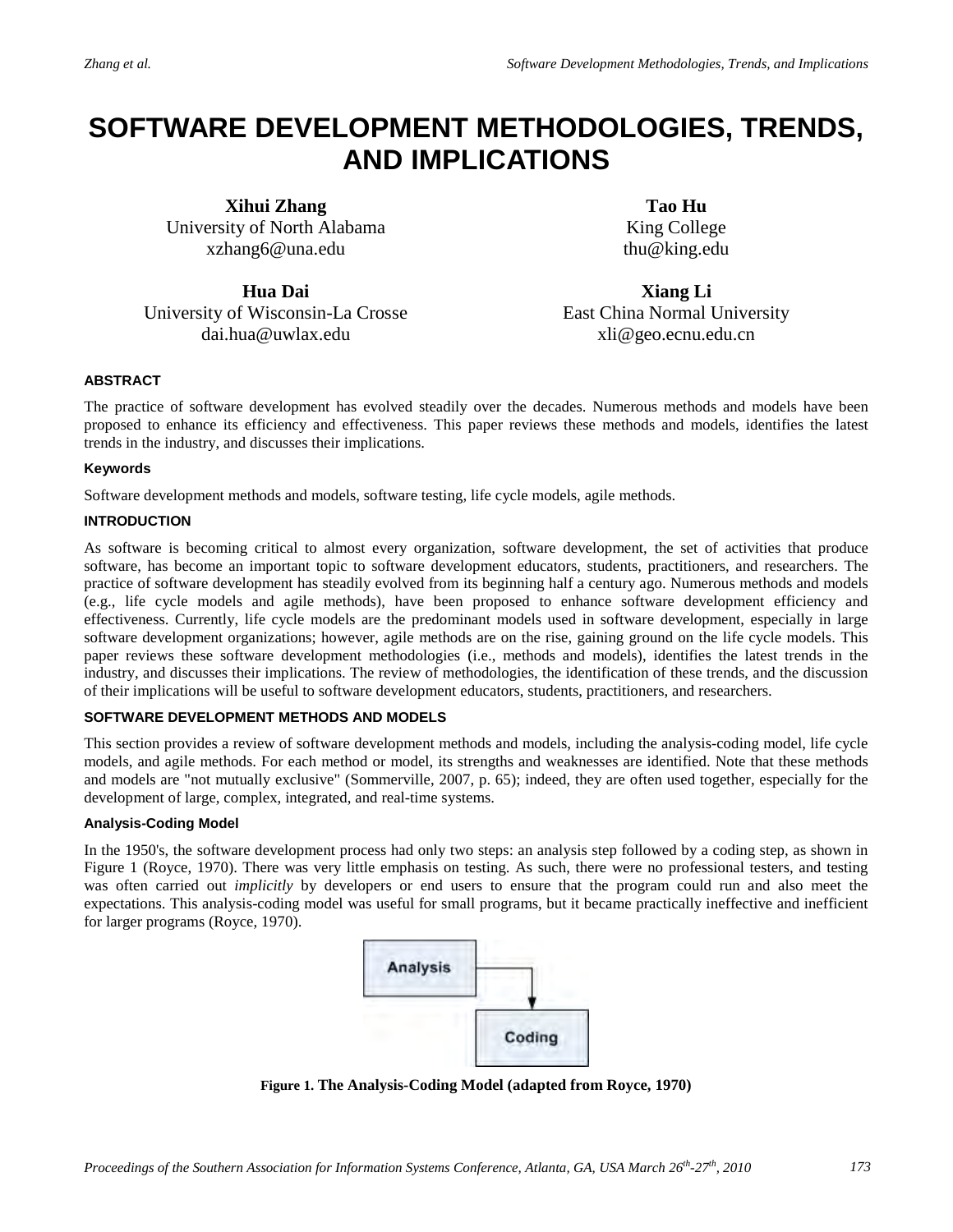#### **Life Cycle Models**

Subsequently, life cycle models were developed, with the intent to bring control and order into the software development process. Life cycle models divide the software development process into clear-cut phases, typically including steps such as analysis, design, coding, testing, and implementation (McKeen, 1983). Depending on the workflows among the phases, life cycle models can be categorized into sequential models (e.g., waterfall model, traditional V model, and PV model), progressive models (e.g., phased model), and iterative models (e.g., spiral model).

#### *Sequential Life Cycle Models*

Sequential life cycle models are those that have well-defined phases, with the development effort progressing through these phases (IPL, 1997). Examples include the waterfall model, the traditional V model, and the PV model.

**Waterfall model.** The waterfall model includes a set of sequential phases that flow downwards like a waterfall. These phases vary but typically include phases such as requirements analysis, program design, coding, testing, and operations (Royce, 1970). Waterfall models have well-defined boundaries and responsibilities for the stakeholders. The development process is normally well-documented because documents generated in the previous phase are required to be signed off before the development proceeds to the next phase (Sommerville, 2007). The major problem of the waterfall model is its inflexibility. It is especially ineffective and inefficient in "[responding] to changing customer requirements" (Sommerville, 2007, p. 67). With a waterfall model, testing normally gets started only after coding is complete. When defects are found, previous phases have to be revisited in order to fix them. This tends to cause a project to run over time and over budget (Tsai et al., 1997).

**Traditional V model.** The phases in a traditional V model are similar to those in a waterfall model. However, with the traditional V model, each testing activity is mapped to some development activity, as shown in Figure 2 (Pyhäjärvi and Rautiainen, 2004). On the left side, development activities, including requirements analysis, high-level design, low-level design, and coding, proceed from top to bottom. On the right side, testing activities, including unit testing, integration testing, system testing, and acceptance testing, are completed in a bottom-up fashion. Traditional V models have the same advantages and disadvantages as those of waterfall models.



**Figure 2. The Traditional V Model (adapted from Pyhäjärvi and Rautiainen, 2004)**

**PV model.** A PV model is similar to a traditional V model. However, the PV model separates each testing activity into two parts: test planning and test execution. Test plans (e.g., test specifications) are developed along with each development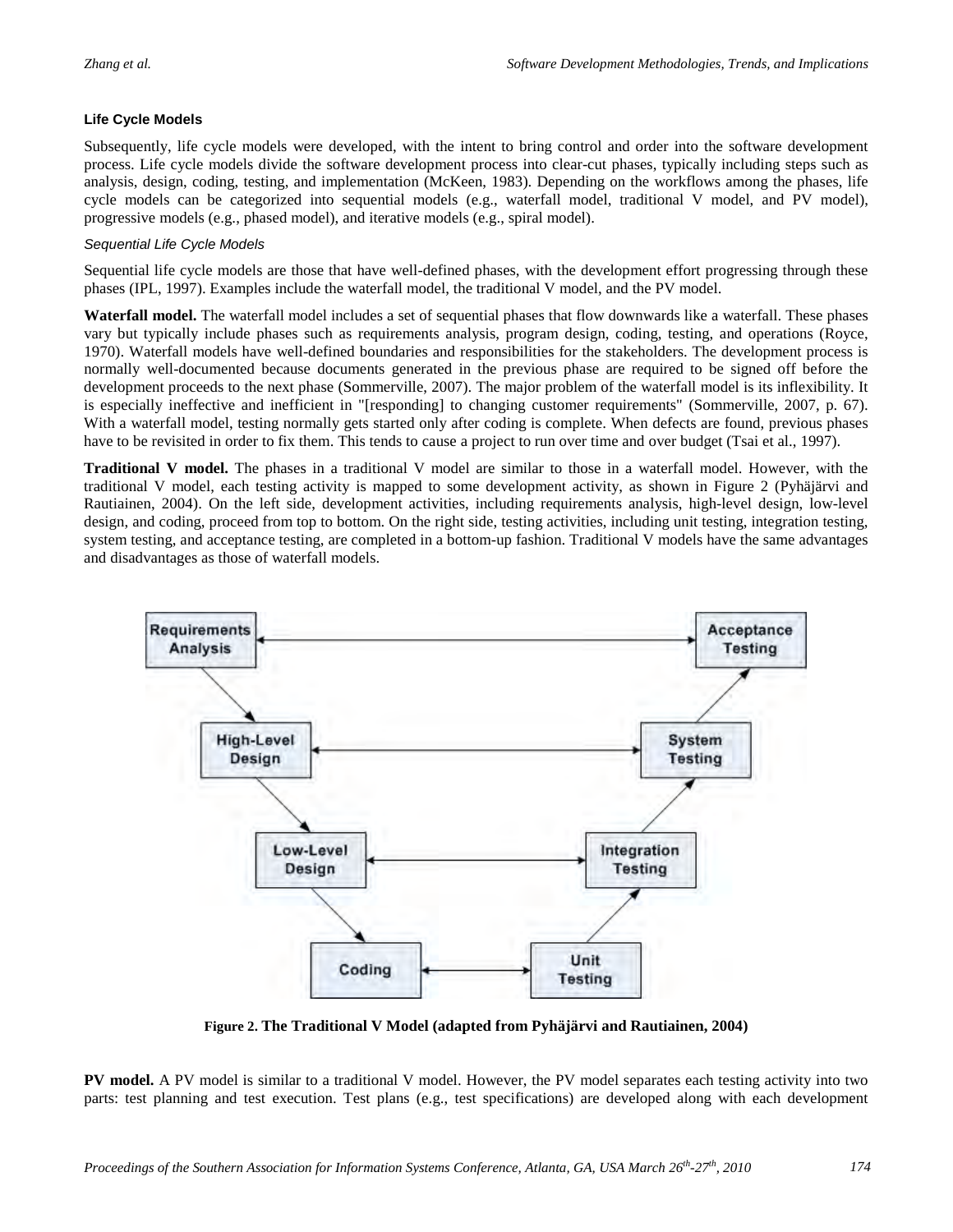activity, and the tests will be executed in reverse order after coding is complete, as shown in Figure 3 (Sommerville, 2007). Compared to traditional V models, PV models have an additional advantage in that the test plans can be completed earlier in the process, resulting in shortened overall development and testing time.



**Figure 3. The PV Model (adapted from Sommerville, 2007)**

#### *Progressive Development Life Cycle Models*

A progressive development life cycle model (also known as phased implementation or incremental delivery), shortens the time to market by delivering "interim" versions of the software with reduced functionality, a tradeoff that is often made in software development (IPL, 1997). Each individual phase within a progressive development life cycle may use a waterfall, traditional V, or PV model for its own development life cycle (IPL, 1997). Progressive development life cycle models provide the following major advantages (Sommerville, 2007): (1) customers can use the software after the first delivery, and therefore, refine their requirements, and (2) the highest priority functionality and features of the system are delivered first, and therefore, receive the most testing. However, with a progressive development life cycle model, it can be hard to define the "interim" versions of the software, especially when the user requirements are not specified in detail.

#### *Iterative Life Cycle Models*

A simplified iterative life cycle model consists of four major sequential phases: requirements analysis, design, implementation & test, and review (IPL, 1997). This model starts with requirements analysis, and proceeds through design, implementation & test just as the waterfall model does. However, for each cycle, a decision is made on whether the software meets all the requirements and is ready to release. If it is, the software will be tagged for final delivery; otherwise, the cycle will continue.

**Spiral model.** The spiral model, proposed in 1986 and refined in 1988 by Boehm, is one of the most renowned iterative life cycle models. The driving force behind the spiral model is evolutionary development, and its major goal is risk management. Each cycle of spiral involves a progression that addresses the same sequence of steps (i.e., requirements analysis, design, implementation  $\&$  test), along with objective setting, risk assessment and reduction, development and validation, and planning (Boehm, 1986, 1988). With the spiral model, the highest priority features are defined and developed first, and then more features are added, refined, and implemented, incorporating feedback from end users during each cycle of the spiral. The spiral model is effective at minimizing risks which helps to decrease the project's probability of schedule and cost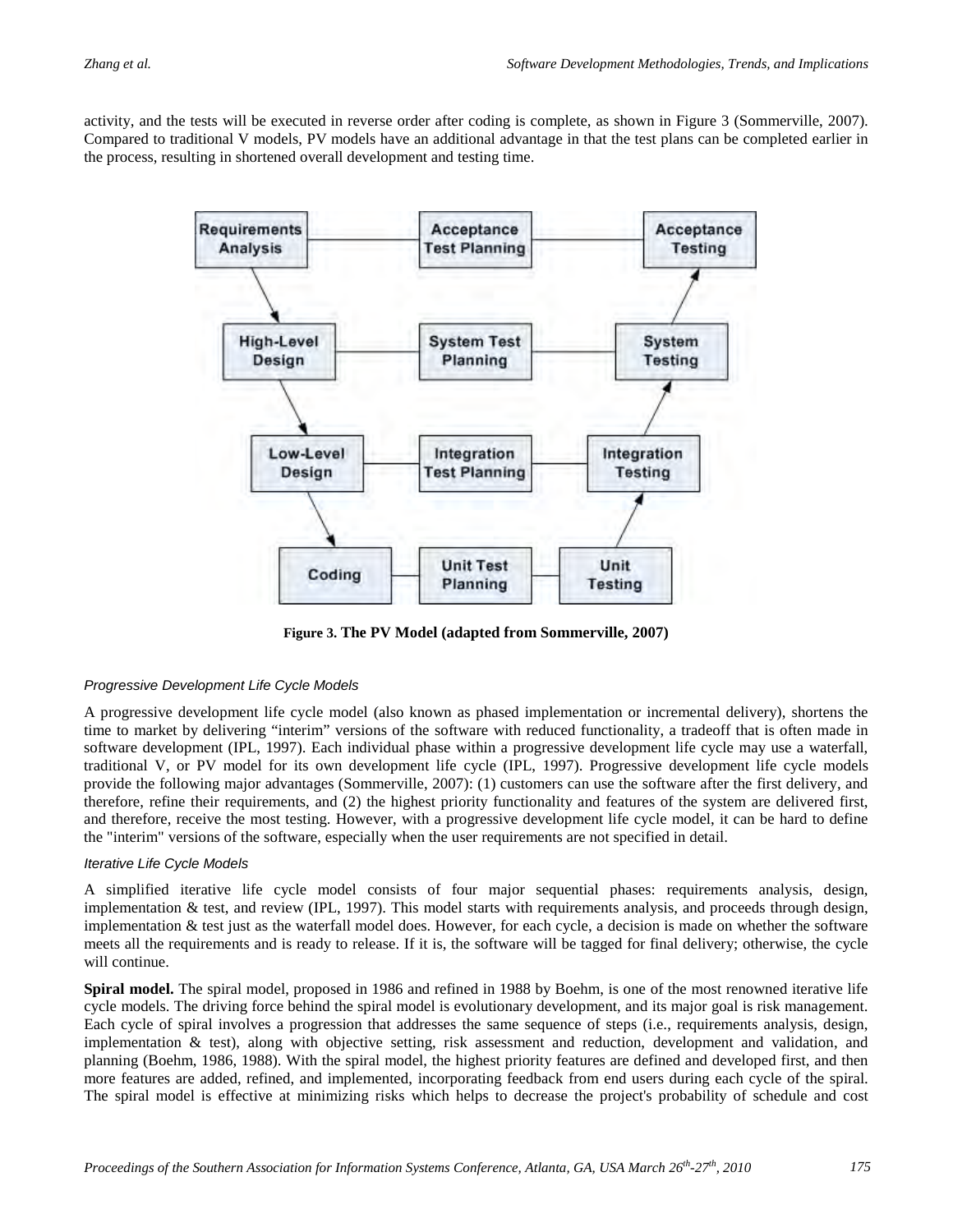overruns (Sommerville, 2007). However, the spiral model must heavily rely upon risk-assessment expertise. Furthermore, it must be highly customized to each individual software development project, limiting its re-usability across projects.

#### **Agile Methods**

Agile software development methods are basically iterative development approaches that focus on incremental specification, design, and implementation (Sommerville, 2007), while requiring full integration of testing and development (Talby et al., 2006). According to the *Manifesto for Agile Software Development* [\(http://agilemanifesto.org\)](http://agilemanifesto.org/), agile methods value: (1) individuals and interactions over processes and tools, (2) working software over comprehensive documentation, (3) customer collaboration over contract negotiation, and (4) responding to change over following a plan. The intent is to produce high quality software in a cost effective and timely manner, and in the meantime, meet the changing needs of the end users.

There are many agile software development methods, with eXtreme Programming (XP) being the most prominent. Other agile methods include crystal methods, lean development, scrum, adaptive software development, dynamic systems development methods, and feature driven development (Highsmith and Cockburn, 2001; Sommerville, 2007). After a short planning stage, XP goes through analysis, design, and implementation stages quickly, as shown in Figure 4 (Dennis et al., 2005). A timebox, usually spanning one to four weeks, is used to ensure that new, enhanced software is ready to be delivered at the end of each iteration. XP principles and practices include incremental planning, small releases, simple design, test-first development, refactoring, pair programming, collective ownership, continuous integration, sustainable pace, and the presence of an on-site customer (Beck and Andres, 2005; Sommerville, 2007).



**Figure 4. An XP-Based Agile Method (adapted from Dennis et al., 2005)**

Test-driven development (TDD), the notion of "writing test cases that then dictate or drive the further development of a class or piece of code" (Murphy, 2005, p. 3), is an integral core practice of XP. For instance, at Parasoft Corporation [\(http://www.parasoft.com\)](http://www.parasoft.com/), at least one test should be written before coding for every task (Binstock, 2009). TDD's ability to change a class's implementation and re-test it with very little effort and time makes it a powerful tool for meeting changing client requirements during the course of a project (Murphy, 2005). Beck and Andres (2005) note that XP encourages communication, simplicity, feedback, courage, and respect. With quantitative and qualitative data, Talby et al. (2006) prove that agile software development improves development quality and productivity. For maximal success when using agile methods for software development projects, they suggest that an organization should (1) pay more attention to test design and activity execution, (2) work with professional testers, (3) plan for quality activities, and (4) manage defects.

#### **TRENDS**

Drawing upon previous reviews of software development methods and models, we identify three major trends in the software development practice. First, agile software development methods are gaining ground on life cycle models. Compared to life cycle models, agile methods offer several advantages. Agile methods can deliver working software faster. Agile methods are better at dealing with changing user requirements. And finally, agile methods promote better working relationships among all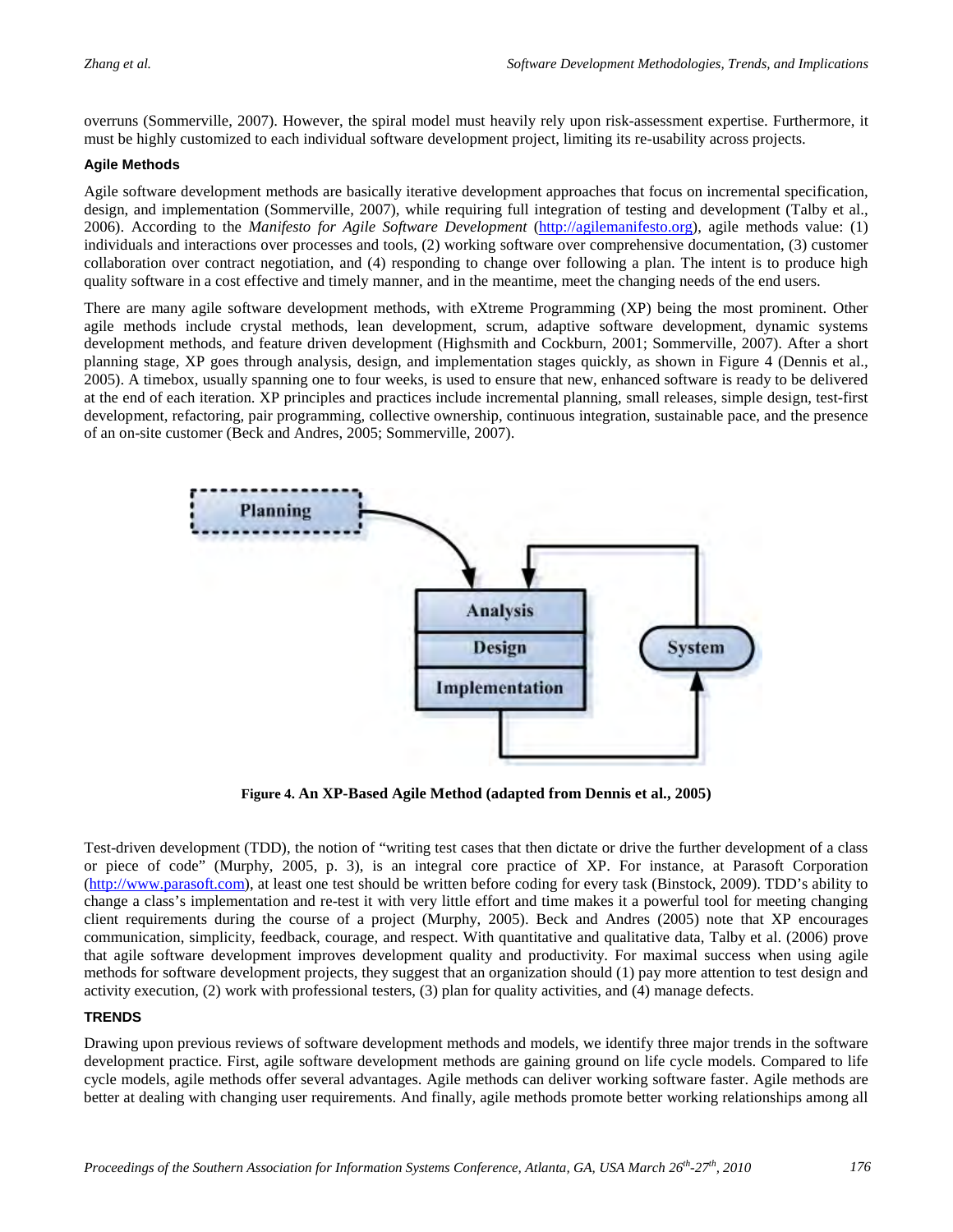stakeholders, including business analysts, developers, testers, end users, and project managers. Martens and Gat (2009) express it in the following way: "Agile is a systemic change. It drives cost down, quality up and service levels higher by making the entire process leaner, the entire staff more responsible, and the customer more involved" (p. 27). Moreover, empirical studies indicate that: (1) the traditional life cycle models are too inefficient and ineffective for the development of large, complex systems (Robey et al., 2001), and (2) more recent software development methodologies, such as agile methods and prototyping, can significantly improve development quality and productivity (Talby et al., 2006). Indeed, many large software development organizations, who generally use established life cycle models, are experimenting more and more with agile methods (Crispin and Gregory 2009; Lee, 2008).

Second, software testing is becoming an integral activity in the software development process. Software testing is indispensible in ensuring software quality (Cohen et al., 2004). Traditionally, testing has been viewed as a separate and distinct stage at the end of the software development process. However, the evolution of software development methodologies indicates that testing is no longer the culminating activity of the development process. Pyhäjärvi and Rautiainen (2004) argue that testing is "an integral activity in software development" and they recommend that "testing should be included early in software development" (p. 33). Schach (1996) also suggests that "testing should be performed throughout the software life cycle" (p. 277).

Third, software testers are playing a more important role in software development as a direct result of the second trend described above. The tester's role has expanded in two ways. (1) The responsibilities of testers have progressed from "error finding" (Myers, 1979) to "quality assurance" (Hetzel, 1984) to "code verification and validation" (Bentley, 2005). (2) Testers are engaged earlier and throughout the software development process, which has been proven to be beneficial to a project team's performance. For instance, Waligora and Coon (1996) present quantitative evidence that, by starting testing earlier in the development process, project performance, in terms of cost and cycle time, is improved without sacrificing the overall quality of the software. Engaging testers earlier also enables the team to catch defects earlier in the software development process. This helps to cut development costs, because fixing a defect detected in later phases tends to increase costs by one or more orders of magnitude (Tyran, 2006).

#### **IMPLICATIONS**

The trends in software development methodologies identified above have important implications, especially to the IS research community. First, as more software development organizations adopt agile methods (Trend 1), empirical studies are needed to clarify the impact of using those methods. Research questions may include: (1) Does the use of agile methods lead to a better quality product? (2) Does the use of agile methods lead to higher job satisfaction for the development team members? (3) Does the use of agile methods lead to improved working relationships among team members? (4) Does the use of agile methods lead to improved adherence to project budgets and schedules? (5) Does the use of agile methods lead to a higher level of project success? A better understanding of these questions and their answers would help any software development organization make critical decisions about adopting agile methods.

Second, as software testing is becoming an integral activity in software development (Trend 2), empirical studies are needed to explore the following research questions: (1) What are the best approaches to integrating testing into development? (2) How much, how often, and how intense should testing be done? (3) What will be the impact of adopting these approaches on overall project success?

Third, as software testers are playing a more important role in the software development process (Trend 3), empirical studies are needed to investigate the following: (1) How does the more important role that testers are playing in the software development process impact the working life of the testers? (2) How does this change impact the working relationship between testers and developers? (3) What additional skills are needed for these testers to be better prepared for this newly expanded role?

#### **CONCLUSION**

In this paper, we have reviewed software development methodologies, identified the latest trends of the practice, and discussed their implications. The contribution of this paper is threefold. The review of software development methodologies can help software development educators and students gain a solid understanding of the subject. The identification of the latest trends within the practice can help software development practitioners make better strategic and tactical development and career decisions. The implications discussed can serve to guide interested software development researchers in future research. It is our hope that this paper will instill knowledge, inspire creativity, and generate actions that are related to improved software development.